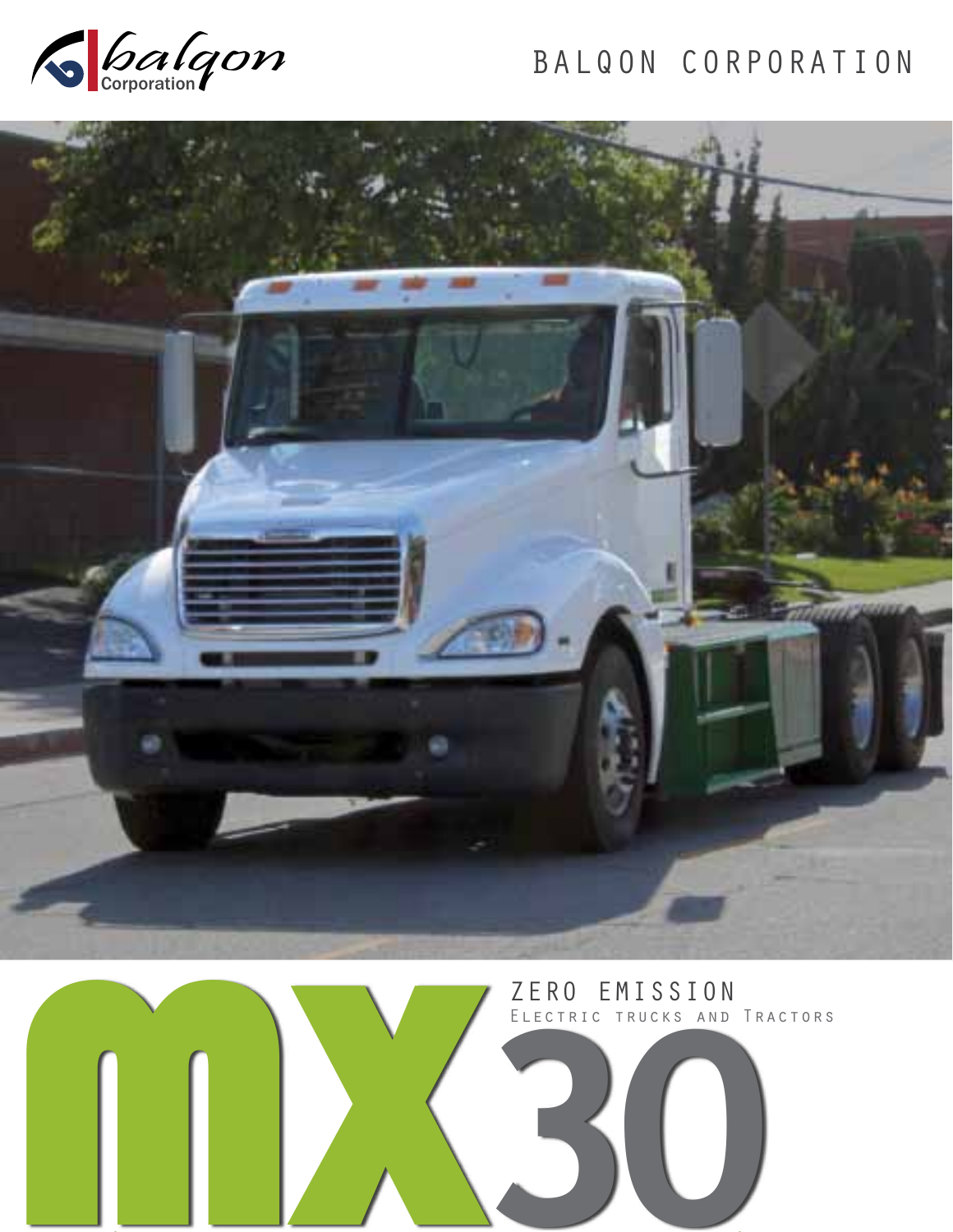

### PIONEERING CLEAN TECHNOLOGIES THAT COMBINES Zero Pollution, Power and Energy Efficiency in Perfect Harmony

Electric motor coupled with six speed automatic transmission, you get the startup power when it matters the most. Quick-Shift technology, that learns as you drive giving you smooth and comfortable driving pleasure behind the wheel during daily driving in stop and go inner city applications. Equipped standard with Regenerative braking promotes energy efficiency and safety during downhill driving. Zero emission driving machine that makes a statement of respecting the environment and economic efficiency that lowers your cost per mile by 74% when compared to diesel trucks. At Balqon, we are committed to pioneering zero emission technologies from controllers, chargers and battery systems for heavy duty truck markets, which has resulted in innovative fast charging and idle-off technologies that increase vehicle daily range and efficiency. Over 10,000 hrs of stop and go field testing of drive train makes MX30 drive system most reliable and maintenance free with positive impact to your company's bottom line.

#### **POWERTRAIN**

Max speed: 70 mph (110 Km/hr); unloaded grade 10%, loaded 5%.

Range**:** Unloaded 150 miles (240 Km.) fully loaded 90 miles (150 Km.)

BATTERY: Lithium Iron Phosphate, pack voltage 540 vdc nominal voltage, 700 Ahr capacity batteries; total pack energy 380 kwhr.

Battery Management System (BMS)**:** Proprietary BMS for large format batteries, monitor voltage, cell balancing, SOC and temperature monitoring at cell level. J1939 Can Bus communication.

Charger**:** 40 kw 300-700 vdc, off-board charger standard, 8-10 hour charge time; 100 kW off-board charger optional, 3-4 hour charge time. J1939 Can Bus communication.

Traction Control**:** Proprietary 240 kW liquid cooled flux vector motor controller; 500-700 VDC input, 460 VAC 3 phase output; overload protection; 12 VDC controls; remote diagnostic and calibration keypad for motor tuning; adjustable regenerative braking**.**

Traction Motor**:** 325 hp. peak rated 460 volt AC vector duty electric motor connected to flux vector variable frequency controller; full continuous torque at zero speeds; laminated square frame design,high power to weight ratio; 1000:1 constant torque in vector mode; built in thermostats on each phase; connected directly to automatic transmission; low rotor inertia for faster acceleration; fully enclosed zero maintenance.

Accessory Controller**:** Proprietary 40 kW liquid cooled accessory drive; 500-700 VDC, 460 VAC 3 phase output to power steering, air conditioning and air compressor motors; 12 VDC input.

#### Cabin Chassis

CABIN: Day cab lightweight aluminum construction; rear air spring and shock absorber; tinted door glass and windows; electric windows; mirror mounted AM/FM antenna; tilt and telescopic steering column; air conditioning and heating.

Instrumentation**:** Low air pressure warning and Buzzer; temperature gauge; 12 volt meter; speedometer, odometer; dual vehicle control system displays with SOC gauge and vehicle diagnostics.

12 Volt Battery**:** 200 A alternator coupled to electric motor

Brakes**:** Dual circuit air brake system with auto slack adjuster and spring park brake; Wabco ABS anti-lock brake with traction control; heated air dryer with pressure control valve; trailer brake control with air and electrical lines with two valve park brake plus indicator and lock; Air compressor 20 CFM coupled to independent accessory electric motor; Meritor front and rear brake drums; tandem axle, inter axle differential lock.

Suspension**:** Taper-leaf 7,258 kg front suspension with dual acting shock absorbers; Freightliner Airliner 46K rear suspension with air bags, dual instant response height control valves

Traction Control**:** Rugged duty seamless full power shift, 6 speed fully automatic Allison 3000 RDS transmissions coupled directly to electric motor; heavy duty torque converter reduces shock and strain on drive line components and electric motor; electronic CAN Bus shifting controlled by proprietary variable frequency control system

Power Steering**:** Hydraulic pump coupled to electric motor; THP-60 with RCH45 auxiliary gear 7,350 kg

#### Benefits Features

IDLE - OFF: MX30 reduces fuel consumption by shutting off the drive system when vehicle idles for more than 180 seconds. During idle-off accessory control systems, such as power steering and air compressor remain operational ensuring safety is never compromised. Energy consumed during idling can reduce fuel consumption by over 85% during daily stop and go inner city applications. Less idling means less maintenance of vehicle drive train, resulting in 55% reduction in average maintenance costs of MX30 when compared to a diesel vehicle.

Fuel Economy**:** MX30 electric drive system reduces fuel consumption by 74% in daily inner city applications. Idle-off, ondemand operation of accessories such as air compressor, and air conditioner, combined with over 90% efficiency of electric motor provides three times more fuel to wheel efficiency than a diesel truck.

Regenerative Braking**:** Regenerative braking transfers energy back to the batteries during braking and also provides speed control when vehicle is traveling downgrade. This feature also reduces brake maintenance during inner city stop and go applications.

Low No<sub>ISE</sub>: Noise pollution of over 75 db generated by diesel tractors is a significant contributor to health risks of drivers and local communities with large population of Class 8 tractors. MX30 with no noise during idling and maximum noise of less than 70 db during operation is a significant benefit for the driver and local communities.

Zero Emission**:** The benefit of Zero Emission extends beyond reducing health risks of pollution and its impact to local communities. Zero Emission technology of MX30 allows longer life cycle for the vehicle due to zero impact of local emission restrictions or regulations on heavy duty trucks. Compliance to future emission regulations also increases vehicle resale value and doubling life cycle of the vehicle.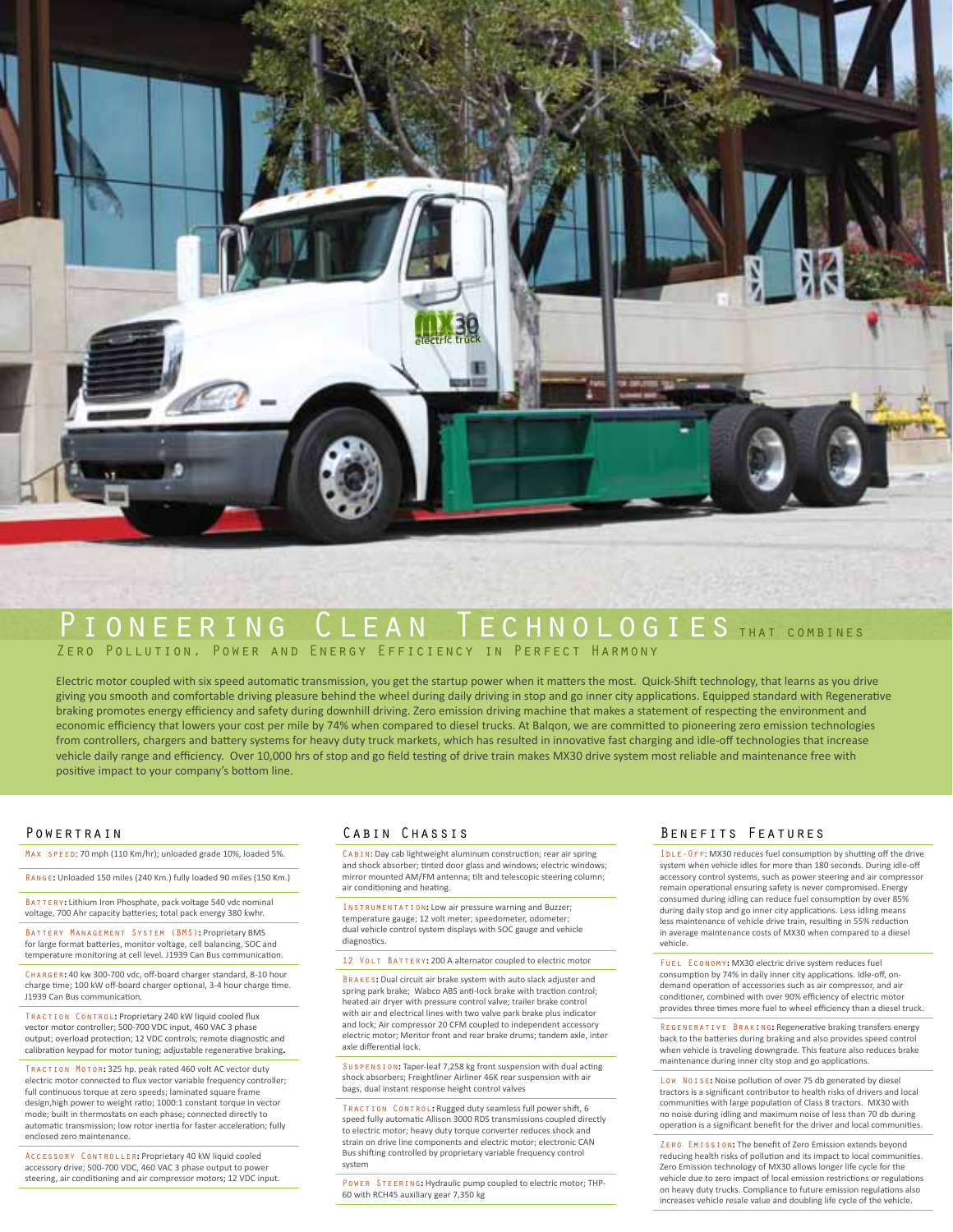### WELCOME TO A NEW WAY TO WORK ERGONOMICS, RIDE comfort and low noise adds to true productivity

Comfortable, ergonomic layout of the cab with a wrap around dash with automatic transmission allows driver to navigate daily workloads with ultimate control and safety. In daily stop and go inner city workday, MX30 delivers comfort during idling and waiting to pickup a load. Powerful electric motor with no noise, vibration or heat provides a serene environment for the driver, away from air and noise pollution providing ultimate in comfort during long wait periods. Low maintenance technology with no engine fluids to check or filters to change, reduces maintenance and vehicle down time making MX30 idle for short-haul applications. Charging vehicle is as simple as charging cell phone, plug the charging cord push GO and automatic charger performs a complete diagnostic of the vehicle and completes charging in less than four hours. MX30 can also be opportunity charged during the day increases daily range without impacting battery life. Proprietary Battery Management system monitors each battery cell and provides accurate feedback on vehicle State of Charge (SOC) allowing driver to schedule daily work load. Driver cabin includes dual diagnostic panels that monitor and provide real time feedback on vehicle and battery system status reducing unscheduled downtime.